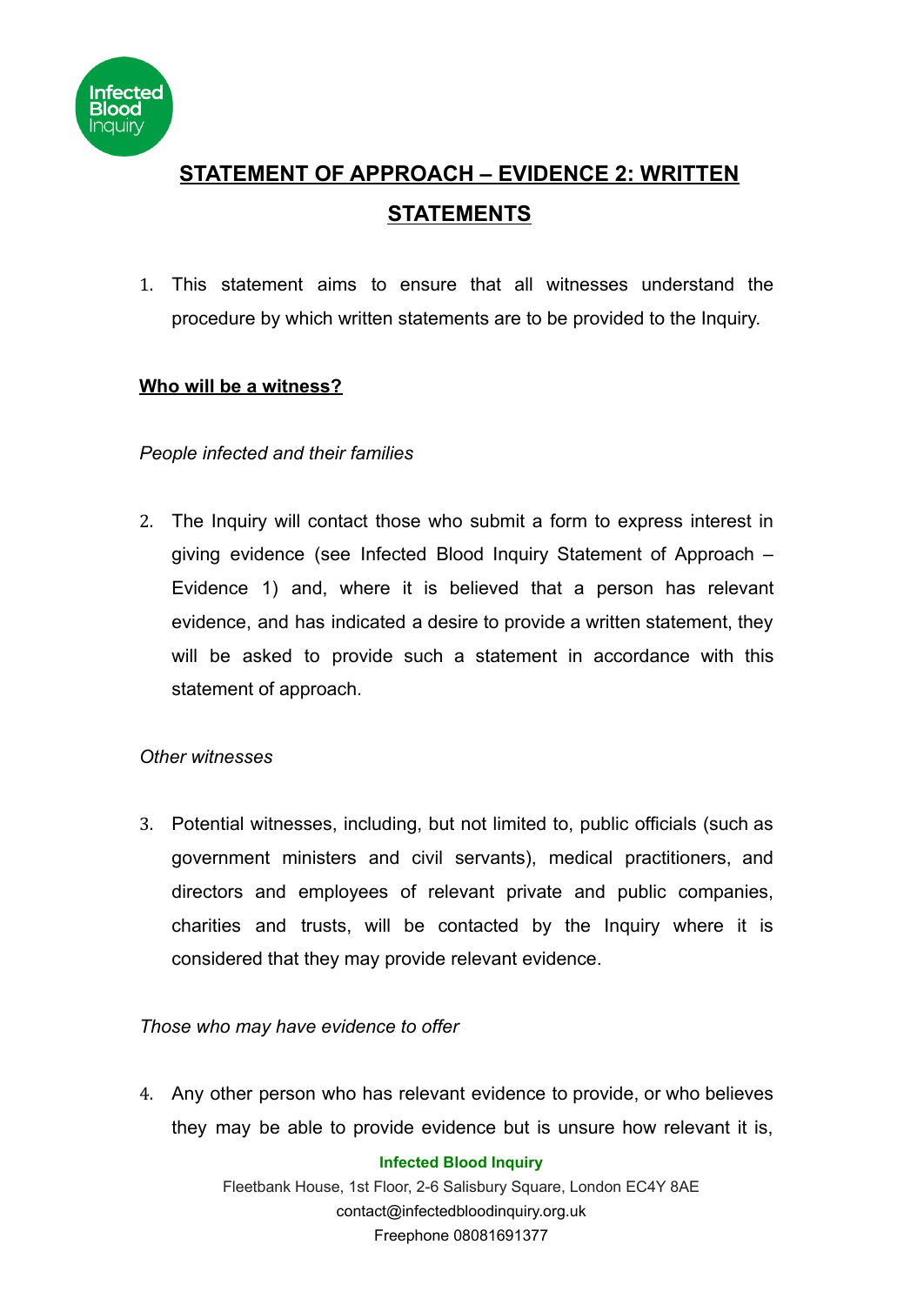should contact the Solicitor to the Inquiry at:

[solicitor@infectedbloodinquiry.org.uk](mailto:solicitor@infectedbloodinquiry.org.uk) (alternative contact details are available on the Inquiry website) as soon as possible. The Solicitor to the Inquiry, or one of his colleagues, will establish what the evidence is and advise the person how to proceed.

# **Request for a written statement**

- 5. In accordance with Rule 9 of the Inquiry Rules 2006 requests for a written statement ("Rule 9 request") will be made in writing of all persons from whom the Inquiry proposes to take evidence.
- 6. The Rule 9 request will contain a description of the matters or issues to be covered by the written statement.
- 7. The Rule 9 request will be sent directly to the witness unless the witness has appointed a qualified lawyer to act on their behalf and the Chair has designated the lawyer as the witness's recognised legal representative.

## **Responding to a request for a written statement**

- 8. A witness may draft their own written statement, or seek assistance from a lawyer, or seek the assistance of the Inquiry Team, or engage with any combination of these options.
- 9. Should a witness in receipt of a Rule 9 request require assistance from the Inquiry Team in drafting a statement, he or she should contact the Inquiry as soon as possible, and in any event within 14 days of receipt. The witness may seek such assistance from the Inquiry Team whether or not he or she is legally represented.
- 10. The witness should aim to include in the written statement evidence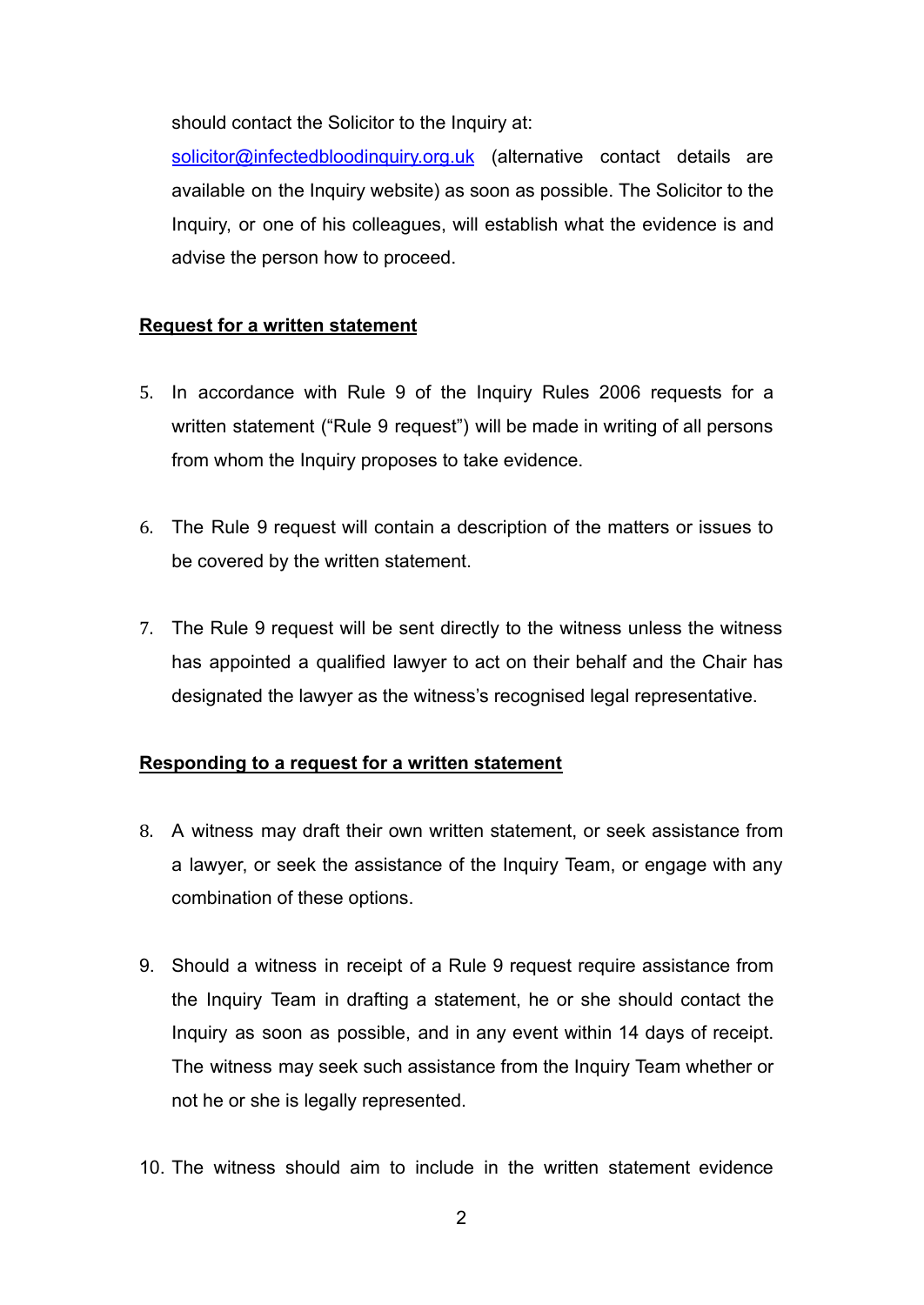relating to all matters or issues referred to in the Rule 9 request. Documents that are relevant to the Inquiry's Terms of Reference may be referred to in the written statement (see the guidance in Annex A on reviewing and referencing medical evidence in written statements).

- 11. The written statement must be written in the witness's own words and approved by the witness as being complete and accurate in the format set out in Annex B to this statement. Unless the Rule 9 request specifies that the process in paragraph 12 is to be followed, it must then be signed as final and submitted to the Inquiry within the period specified in the Rule 9 request.
- 11A. Witnesses who are infected or affected will be asked to confirm their consent to the Inquiry disclosing or publishing their written statement (described below in paragraph 14) by completing the form set out at Annex C to this statement. Any application for anonymity or a restriction order should be made at the stage the written statement is submitted to the Inquiry (see paragraph 16 below, and the Infected Blood Inquiry Statement of Approach – Anonymity and Redaction).

#### **Initial statement**

- 12. The Inquiry may specify within a Rule 9 request that a written statement should be submitted as an unsigned, "initial statement". Upon receipt of the initial statement, the Inquiry will either:
	- a. Indicate there are no points for clarification or requests for further information in relation to the initial statement at that stage and request the witness to sign the draft as a final written statement, in which case the witness should return it, signed as true, within 7 days of notification; or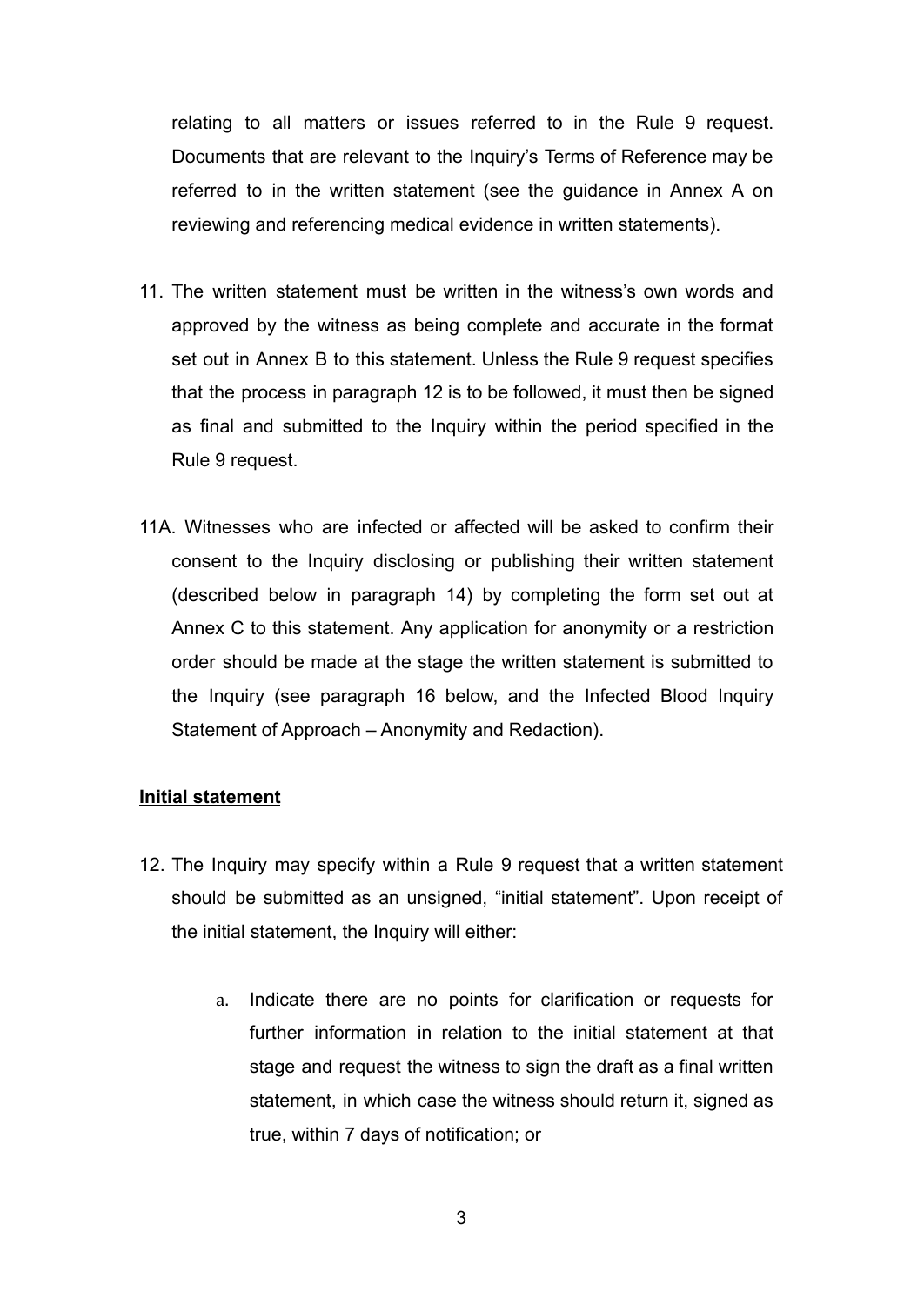- b. Produce a further Rule 9 request to the witness either:
	- i. Describing issues in the initial statement which require clarification; or
	- ii. Describing further evidence sought.
- 13. Where a witness amends their initial statement, that statement should be returned to the Inquiry and the procedure at paragraph 12 will be followed.

## **Procedure following receipt of final signed written statement**

- 14. As soon as reasonably practicable following receipt by the Inquiry each final signed written statement will be uploaded to the Inquiry's database and issued with an Inquiry unique reference number ("URN"). It will not be 'disclosed' or 'published' before the steps outlined below have been taken.
	- "Disclosed" means made available to core participants and (in some instances) persons from whom the Inquiry proposes to take evidence, subject to a strict undertaking to the Inquiry of confidentiality by the recipient of the disclosure (and their recognised legal representative, if any), not to reveal the information to others;
	- "Published" means made available on the Inquiry website, which is accessible by members of the public, or published as part of any interim or final report.
- 15. The Inquiry regards it as important that its proceedings are conducted in public and in as open and transparent a manner as is possible. The Inquiry will therefore publish on its website written statements provided to the Inquiry (which will include relevant documents exhibited to the written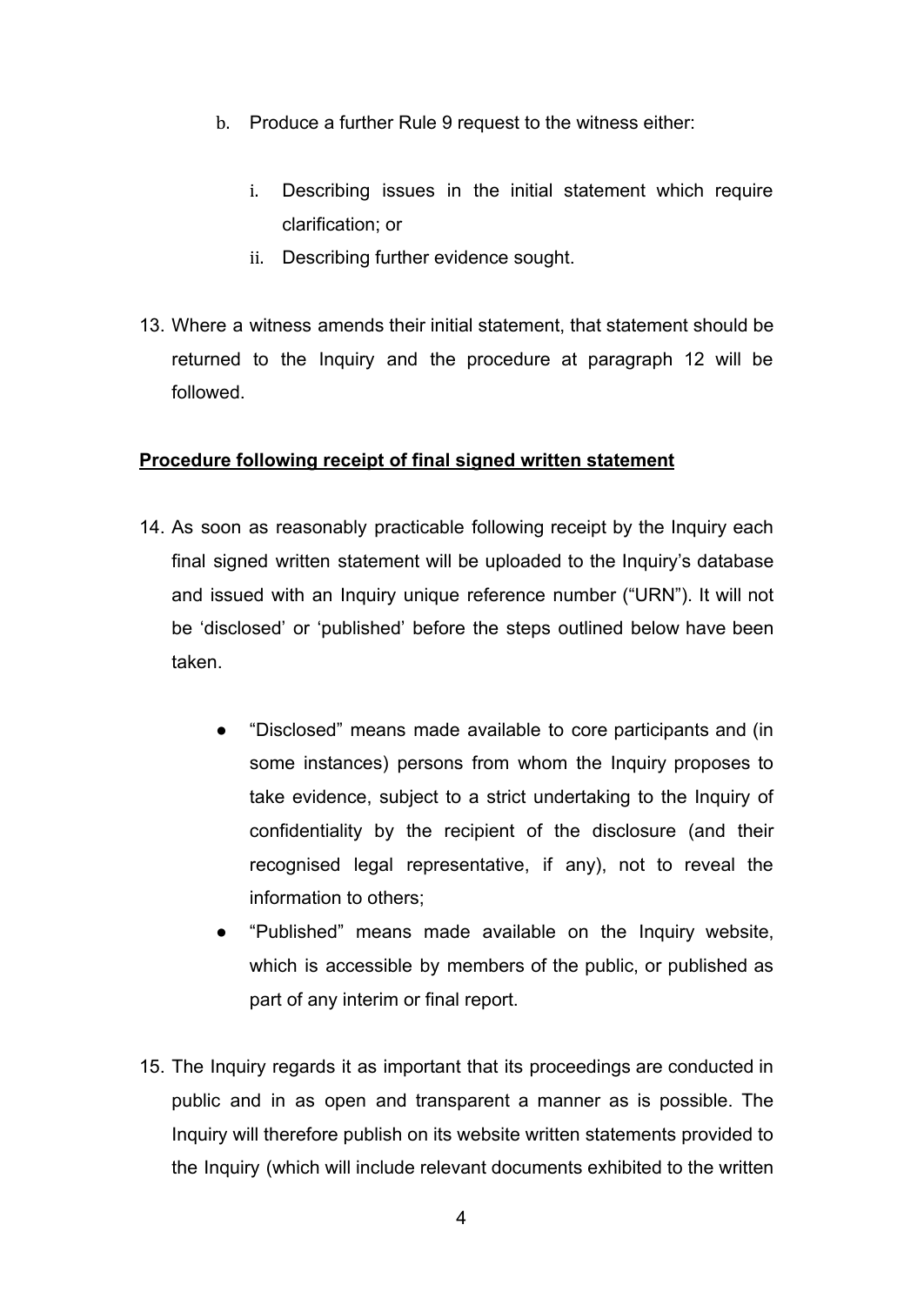statement), unless there is a compelling reason not to. In addition, written statements and their exhibits will be disclosed to core participants and (in some instances) witnesses by making the documents available on the Inquiry's database.

- 16. At the stage that the witness' written statement is submitted to the Inquiry (see paragraph 11A above), and before any written statement is disclosed or published, the witness may ask the Inquiry not to disclose or publish his or her name, or not to disclose or publish particular information contained within the statement. This request will be dealt with in accordance with Infected Blood Inquiry Statement of Approach – Anonymity and Redaction.
- 17. In general, where the witness is a person who is infected or affected and requests anonymity, it is likely that the Chair will grant the request in light of the fact that most such statements will contain highly sensitive and personal medical information. This approach seeks to ensure the effectiveness of the Inquiry by not deterring persons from giving evidence who would otherwise wish to do so.
- 18. A witness who is infected or affected who seeks to prevent disclosure or publication of information contained in their written statement (including information contained in documents exhibited to the written statement) other than by a grant of anonymity, should submit an application in accordance with Infected Blood Inquiry Statement of Approach – Anonymity and Redaction (paragraph 21).
- 19. Any other person who seeks anonymity or who seeks to prevent disclosure or publication of information contained in their written statement (including information contained in documents exhibited to the written statement), should submit an application in accordance with Infected Blood Inquiry Statement of Approach – Anonymity and

5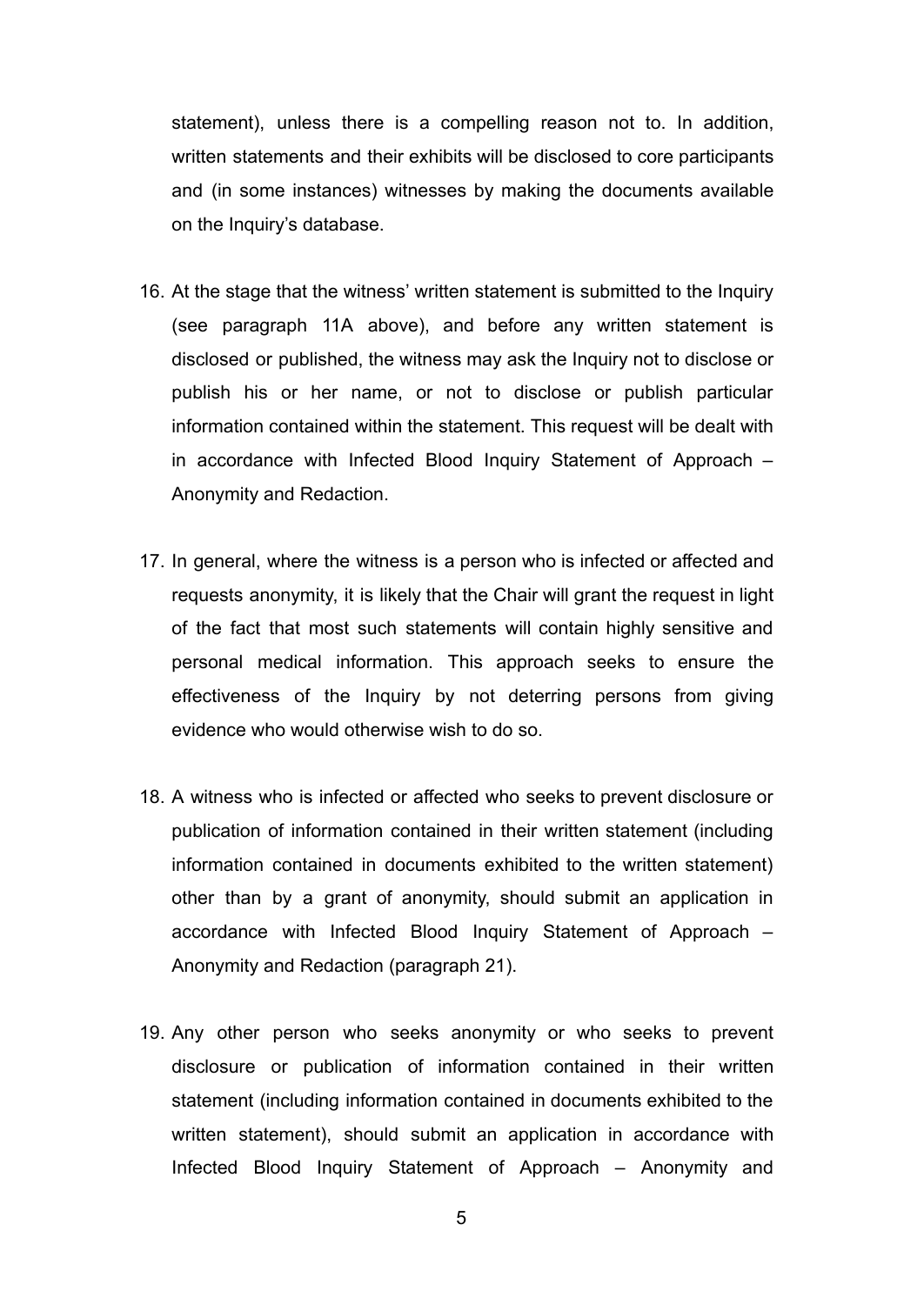Redaction (paragraph 22).

- 20. Written statements will generally be disclosed to core participants with the identity of a witness who has been granted anonymity removed.
- 21. Having received the final signed written statement the Inquiry will decide whether to invite the witness to attend to give oral evidence in person at an Inquiry hearing or inform the witness that their statement is to be read as their evidence to the Inquiry. An invitation to attend to give oral evidence will ordinarily be made not less than 14 days before the date on which the witness will be asked to attend.
- 22. The statement to be disclosed by the Inquiry will ordinarily be the final signed written statement and not any preparatory material. However, in the event that a witness refuses to return a signed written statement, or delays to an unacceptable extent in returning such a signed statement, the Inquiry may proceed to disclose the initial statement or a statement from a written statement-taker who was present at an interview or meeting with the witness, but before doing so will give an opportunity to the person concerned to make representations why that should not happen.

#### **Criticism of another person or organisation**

- 23. Some, perhaps many, of the written statements provided to the Inquiry will contain criticism of another person or organisation. It will not be practical or proportionate for the Inquiry to investigate every criticism that is made by a witness about a person or organisation. Nor will it be necessary to do so in order to fulfil the Terms of Reference.
- 24. The Inquiry will publish written statements on its website unless there is a compelling reason not to do so (see paragraph 15). Fairness requires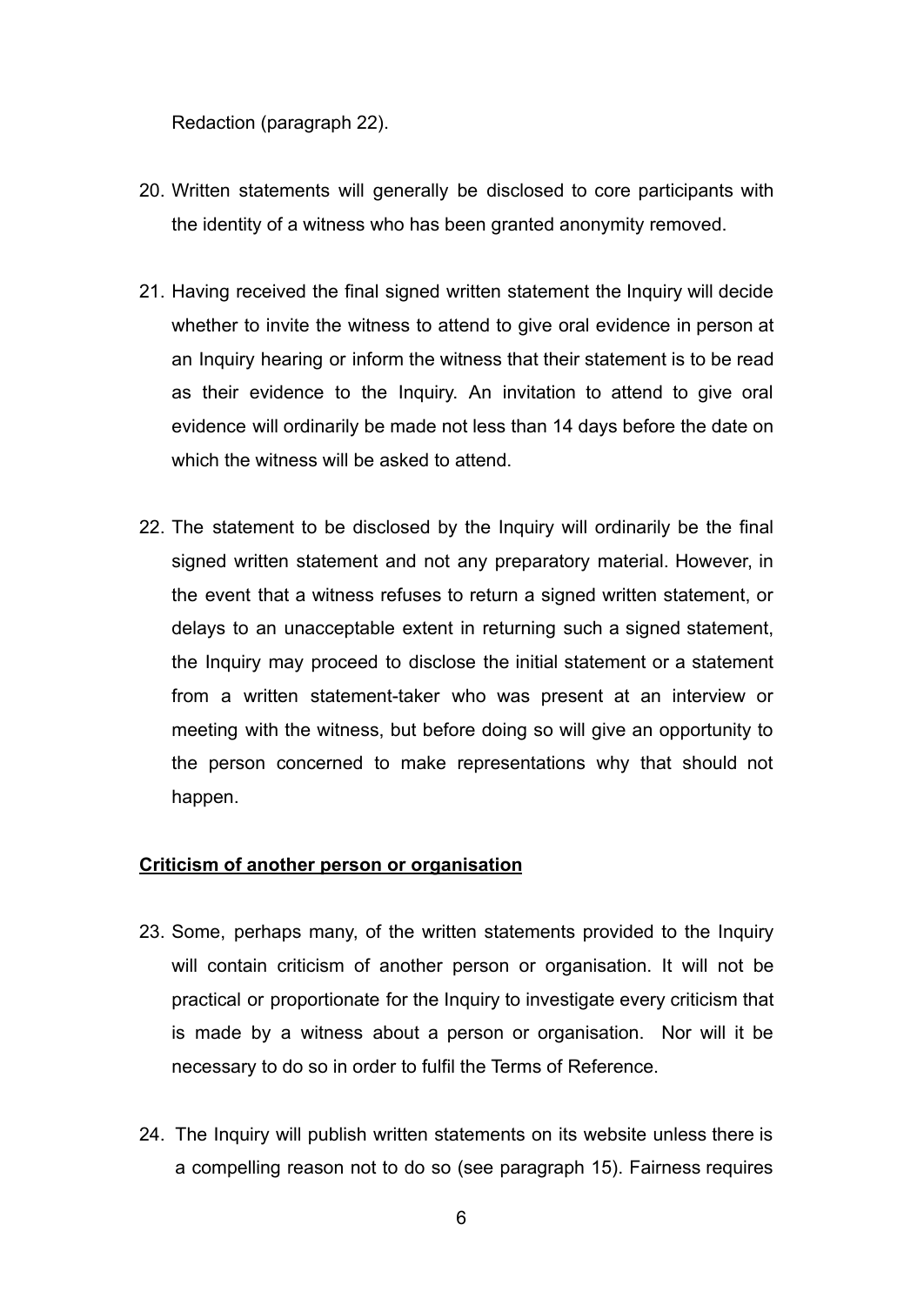that criticisms of a named person or organisation which the Inquiry will be investigating further, or which are to be published by the Inquiry, should be disclosed to that person or organisation.

- 25. Where a written statement provided to the Inquiry contains criticism of a named person or organisation, the Inquiry will consider the nature and seriousness of the criticism, the significance of the criticism in relation to the Terms of Reference and the issues being investigated by the Inquiry, and whether the person or organisation has been the subject of criticism in other written statements.
- 26. Where, having considered these factors, the Inquiry considers:
	- a. that the criticism of the named person or organisation should be investigated further; and/or
	- b. that the nature, seriousness and/or significance of the criticism is such that – in keeping with the Inquiry's commitment to openness and transparency - it would be wrong to redact details of the criticism when publishing the written statement;

then the Inquiry will endeavour to locate the person or organisation criticised and provide them with the witness's written statement. The Inquiry will issue a warning letter under Rule 13 or make a Rule 9 request for the person or organisation criticised to respond to the criticism raised (see also the Infected Blood Inquiry Statement of Approach - Warning Letter Procedure). If a response is received, it will be provided to the witness making the criticism. This is to provide that witness with an opportunity to review the criticisms made, in light of the response. If the criticism is maintained, the witness statement and the response will (absent any compelling reason) be published by the Inquiry in due course. Core participants will receive relevant disclosure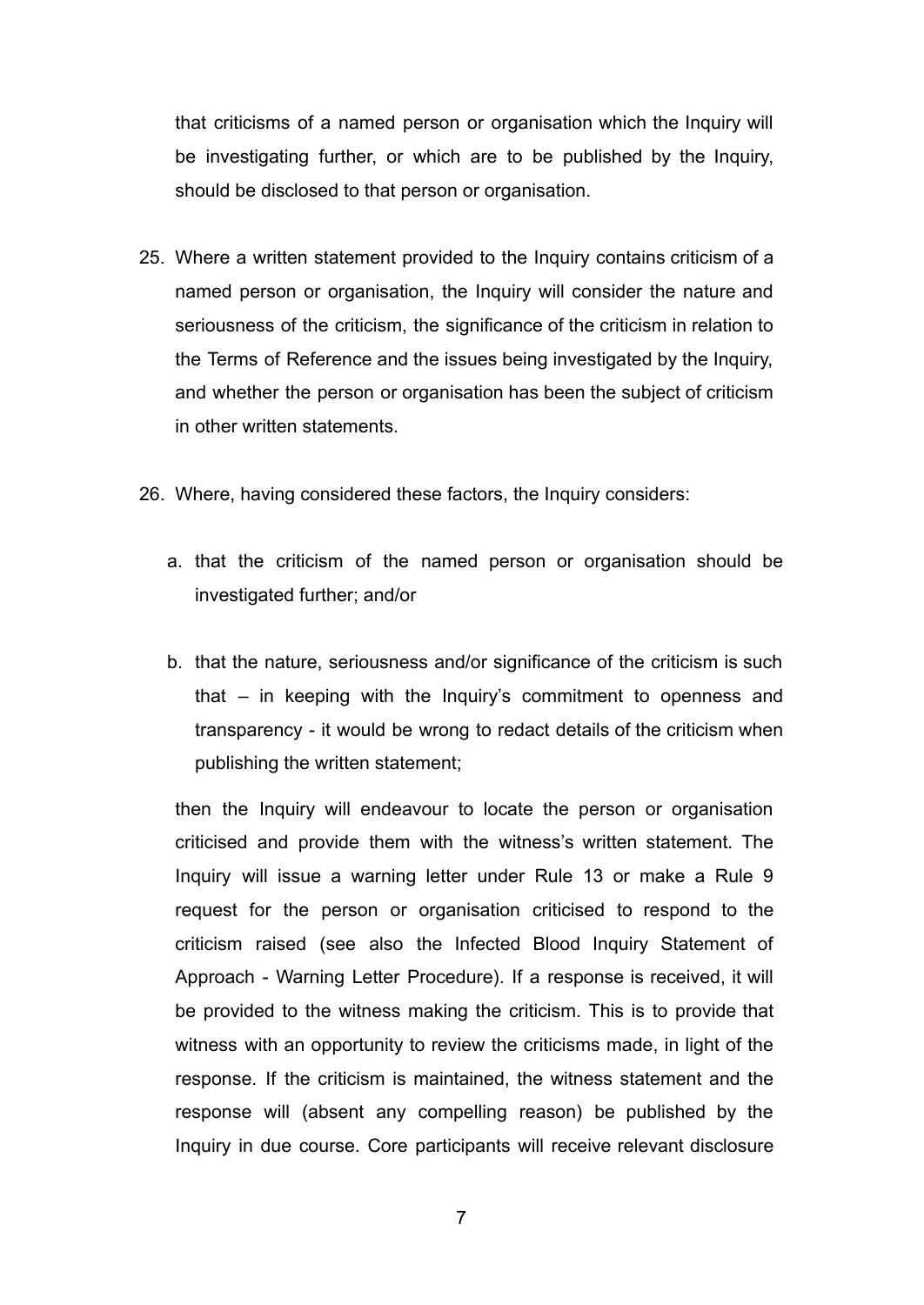at appropriate times during the process.

- 27. In circumstances where the person criticised is dead, the Inquiry will undertake such investigations as are reasonable and proportionate. Relevant evidence revealed by such investigations will be provided to the witness making the complaint for the same reason as given above. The Inquiry will, in light of the available evidence and having regard to the duty to act fairly, take a decision as to whether the name of the deceased person should be redacted prior to disclosure and/or publication of the witness statement.
- 28. The Inquiry may take the view that it is not reasonable or proportionate to investigate a criticism or seek a response from the person criticised. An example may be an instance where a doctor was said to be discourteous in their dealings with a patient; or an allegation not directly related to the use of blood or blood products. In such cases, where the Inquiry does not notify the person or organisation criticised or seek a response to the criticism, it is likely that the Inquiry will, as a matter of fairness, redact the name of the person criticised before the relevant statement is published. In cases where there is an allegation of not just a single instance but a pattern of behaviour which emerges in respect of the same person from a number of such statements, the Inquiry will review any redaction and is likely to lift it, after giving notice to the person concerned that it intends to do so, and time for a response by that person if they wish to make one.
- 29. In all cases where criticisms are to be provided to the person or organisation criticised (and their legal representative, where instructed), it is likely that it will be necessary to provide to that person the identity of the witness making the criticism, in order that they are afforded a fair opportunity to respond to the criticism. However, anyone to whom information is disclosed in this way must keep it confidential and it must not be disclosed to any other person (save for the purpose of obtaining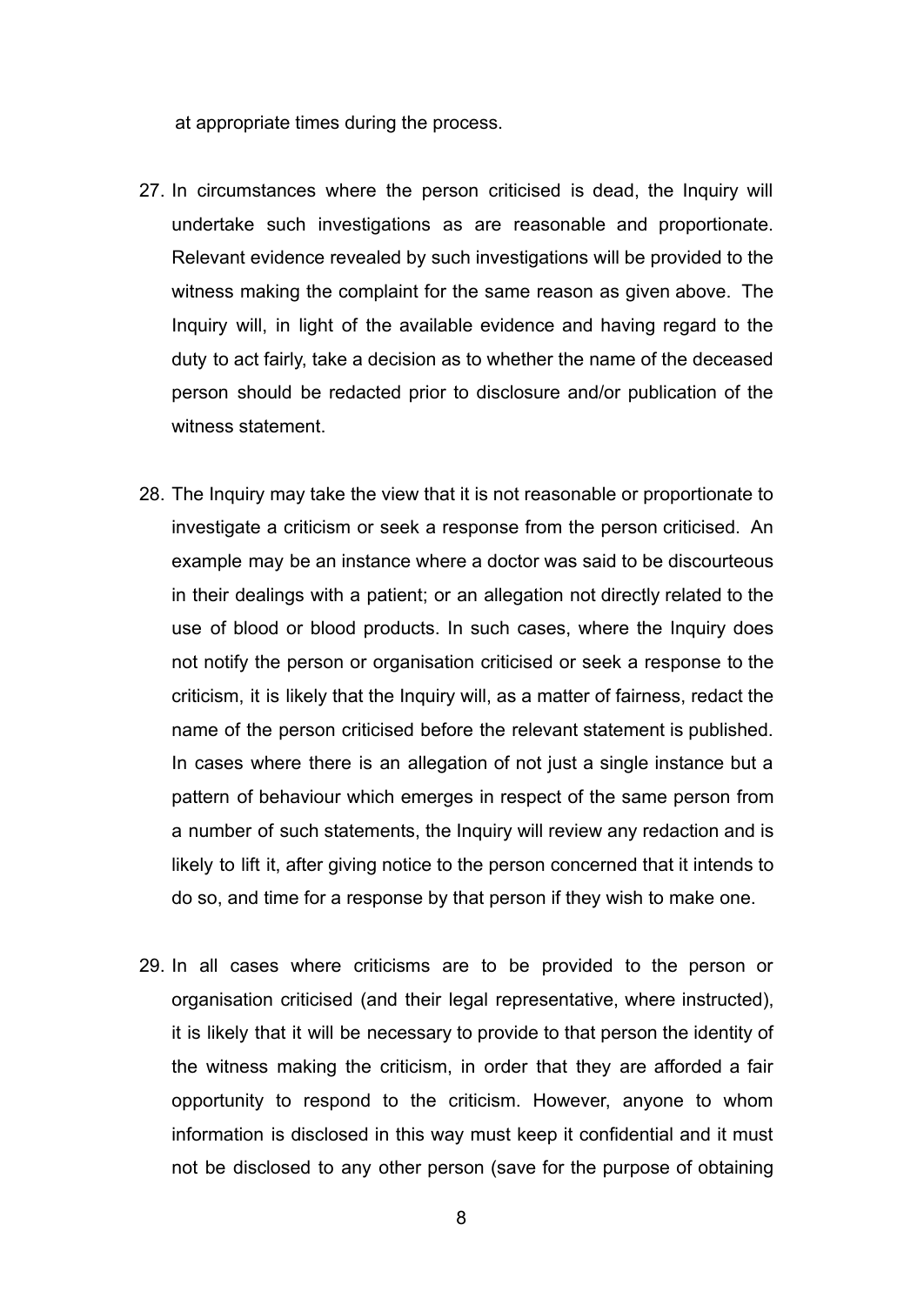legal or other professional advice in connection with the criticisms and, in such circumstances, it is incumbent on the person criticised to ensure that their professional advisor(s) agree to keep the information confidential before the information is shared). The Inquiry will provide at least 14 days' notice if it intends to disclose the identity of a witness who has been granted anonymity so as to allow that witness an opportunity to make an application requesting that the Inquiry considers not disclosing this information.

30. It does not automatically follow from the fact that a witness's name has been provided to a person or institution that this witness will be identified by name (or in another way) in the Inquiry's oral hearings or on its website. There may still be good reasons why that witness is entitled to give evidence anonymously.

#### **Procedure where a witness fails to respond to a Rule 9 request**

- 31. The Chair has a number of powers exercisable by Notice to require the provision of evidence under section 21 of the Act including, under section 21(2)(a), the provision of a written statement within such period as seems reasonable to the Chair.
- 32. The Chair may also issue a Notice (pursuant to section 21(1)(a) of the Act) to a witness to attend at a time and place to give evidence, or (section 21(1)(b)) to produce any documents in his or her custody or under his or her control that relate to a matter in question at the Inquiry, or (section 21(1)(c)) to produce any other thing in his or her custody or under his or her control for inspection, examination or testing on behalf of the Chair.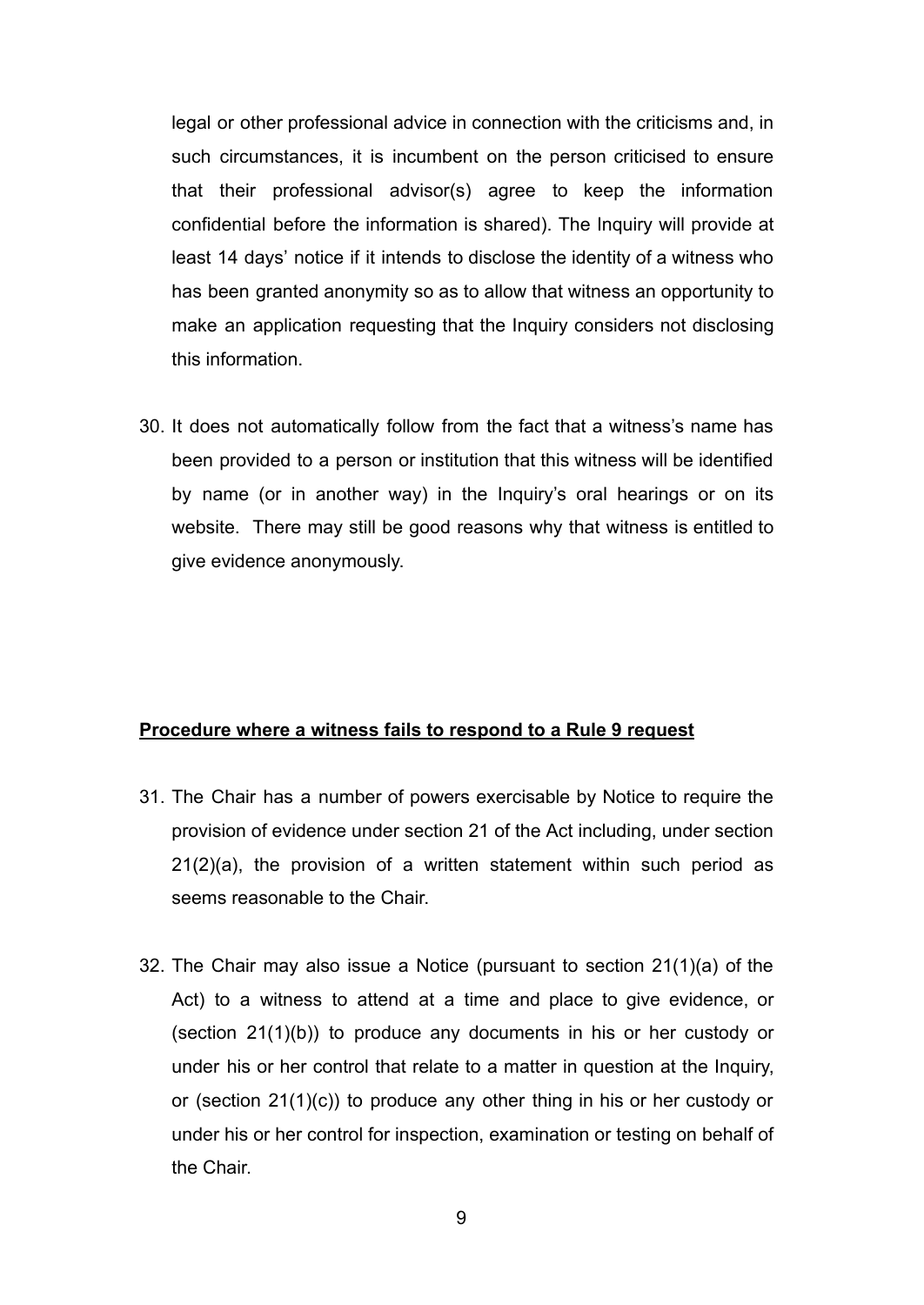- 33. A person may claim pursuant to section 21(4) that they are unable to comply with the Notice or that it is not reasonable in all the circumstances for them to comply with such a Notice. The Chair will determine any such claim and may revoke or vary a Notice on the ground claimed. In doing so the Chair must have regard to the public interest in the information in question being obtained by the Inquiry having regard to its likely importance.
- 34. A person is guilty of an offence pursuant to section 35 of the Act if he or she fails without reasonable excuse to comply with a Notice issued pursuant to section 21. The offence is punishable on summary conviction by fine or imprisonment. Certification may also be given to the High Court pursuant to section 36 of the Act for enforcement proceedings which may also result in imprisonment.

Issued by the Chair on 2 July 2018. Amended by the Chair on 3 October 2018. Amended by the Chair on 1 November 2018. Amended by the Chair on 29 January 2019. Amended by the Chair on 6 September 2021.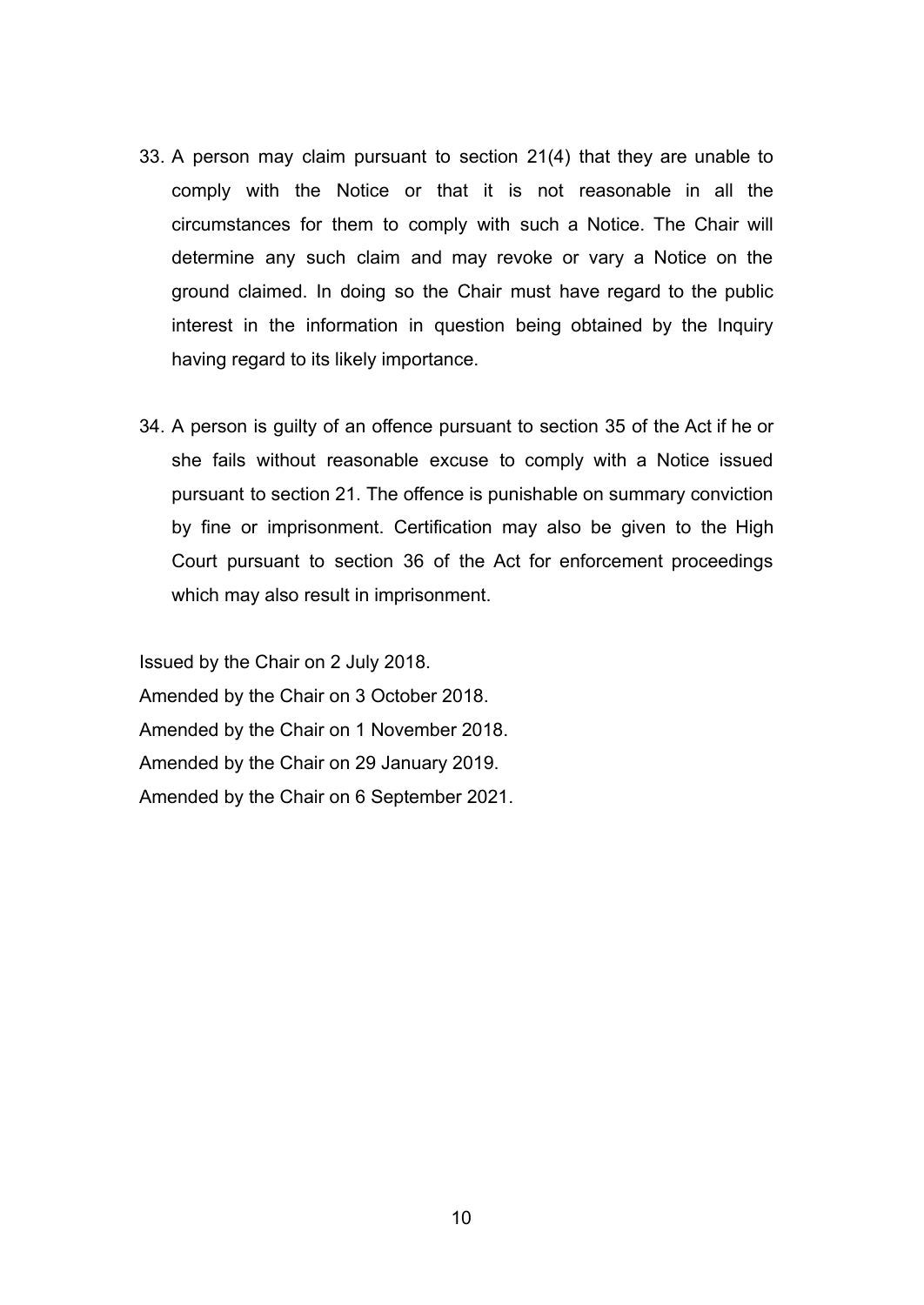#### **Annex A: Medical Records**

- 1. This statement sets out the Inquiry's approach to referencing medical evidence in written statements of witnesses who are infected or affected.
- 2. It is not necessary for a witness to have access to their medical records in order to provide a written statement to the Inquiry. The Inquiry recognises that some individuals who are infected do not wish to obtain their medical records or know that key parts of their medical records are missing. Their personal accounts are highly valuable to the Inquiry, with or without reference to contemporaneous medical records. A written statement does not need to be cross-referenced to medical records for it to be treated as reliable.
- 3. The Inquiry has paid close attention to the opening submissions made on this issue at the Inquiry's preliminary hearings by the legal representatives for the core participants. It recognises that many individuals will wish to review contemporaneous records to assist them in recalling and dating events from many years ago and there will be value in this. Evidence from medical records will also assist the Inquiry in investigating broader issues within the Terms of Reference, such as patterns of behaviour in relation to treatment decisions, advice on risk, consent, the nature, accuracy and timeliness of information provided, or (as the case may be) showing when medical professionals knew about the infection of a patient even though the witness did not, and in assessing whether there have been attempts to conceal details of what happened from the medical records.
- 4. Where core participants and witnesses who are infected and affected have legal representation, their legal representative will be able to provide assistance in reviewing medical records to identify and summarise key relevant documents when preparing the written

11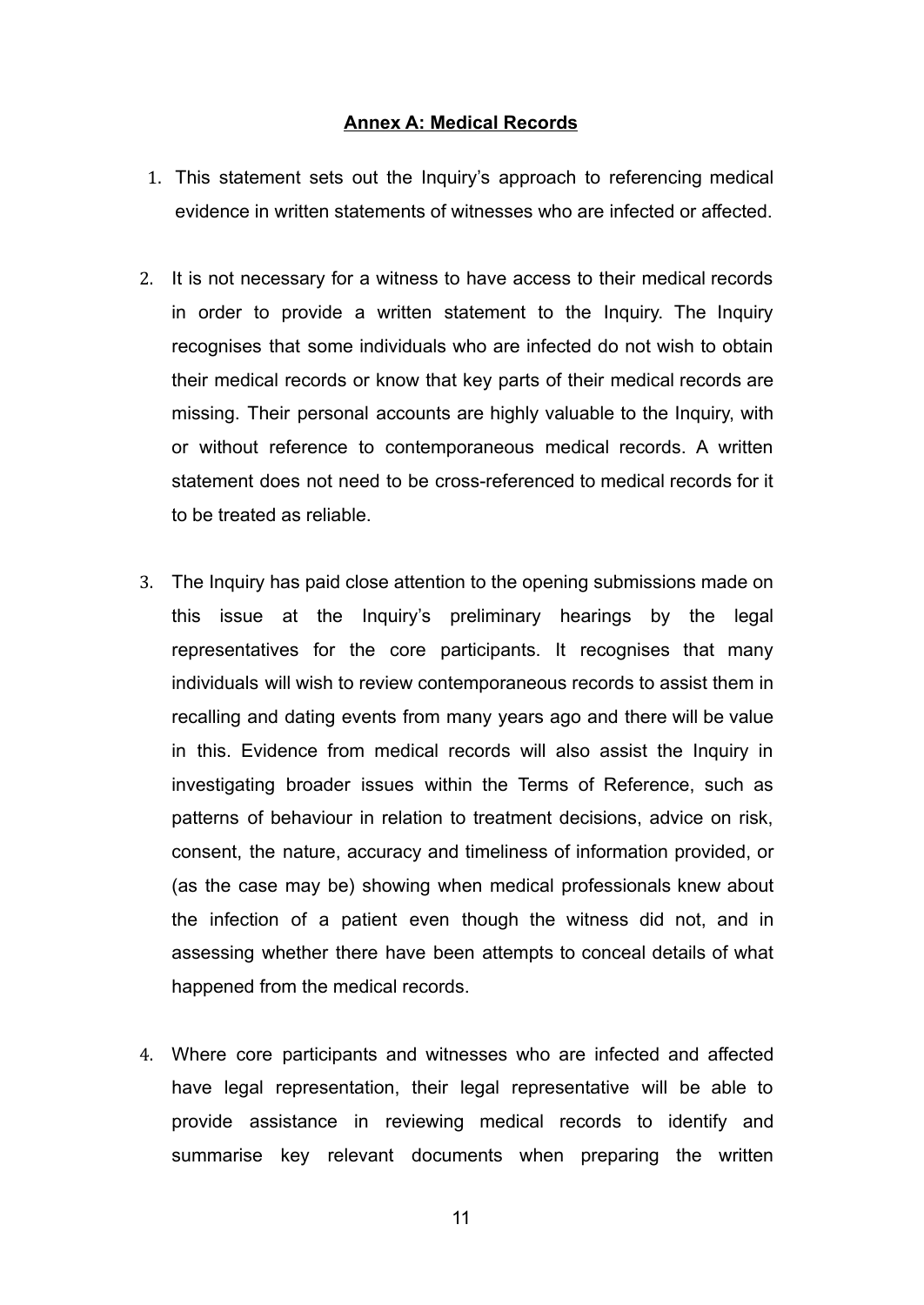statement. This work will be included in any legal expenses awards granted to the legal representative for the purposes of taking written statements.

- 5. The Inquiry will provide assistance to core participants and witnesses who are not legally represented in reviewing their medical records for the purposes of identifying and summarising key relevant documents.
- 6. Not every document in the medical records will be relevant for instance, many may contain details of other medical problems of no relevance to the Terms of Reference. Only key documents from medical records (if they are available) should be exhibited to the written statement, together with any other documents that may be relevant to the matters outlined in the Rule 9 request. The Inquiry does not at this stage wish to be provided with a full set of each witness's medical records: if it considers it may need more details from the records, it will ask.
- 7. The Inquiry has recognised that accessing medical records is not always straightforward and has provided guidance on its website at: [www.infectedbloodinquiry.org.uk/requesting-medical-evidence.](http://www.infectedbloodinquiry.org.uk/requesting-medical-evidence)
- 8. Where individuals are unable to access their records, or their records appear to be unavailable, the Inquiry will provide assistance.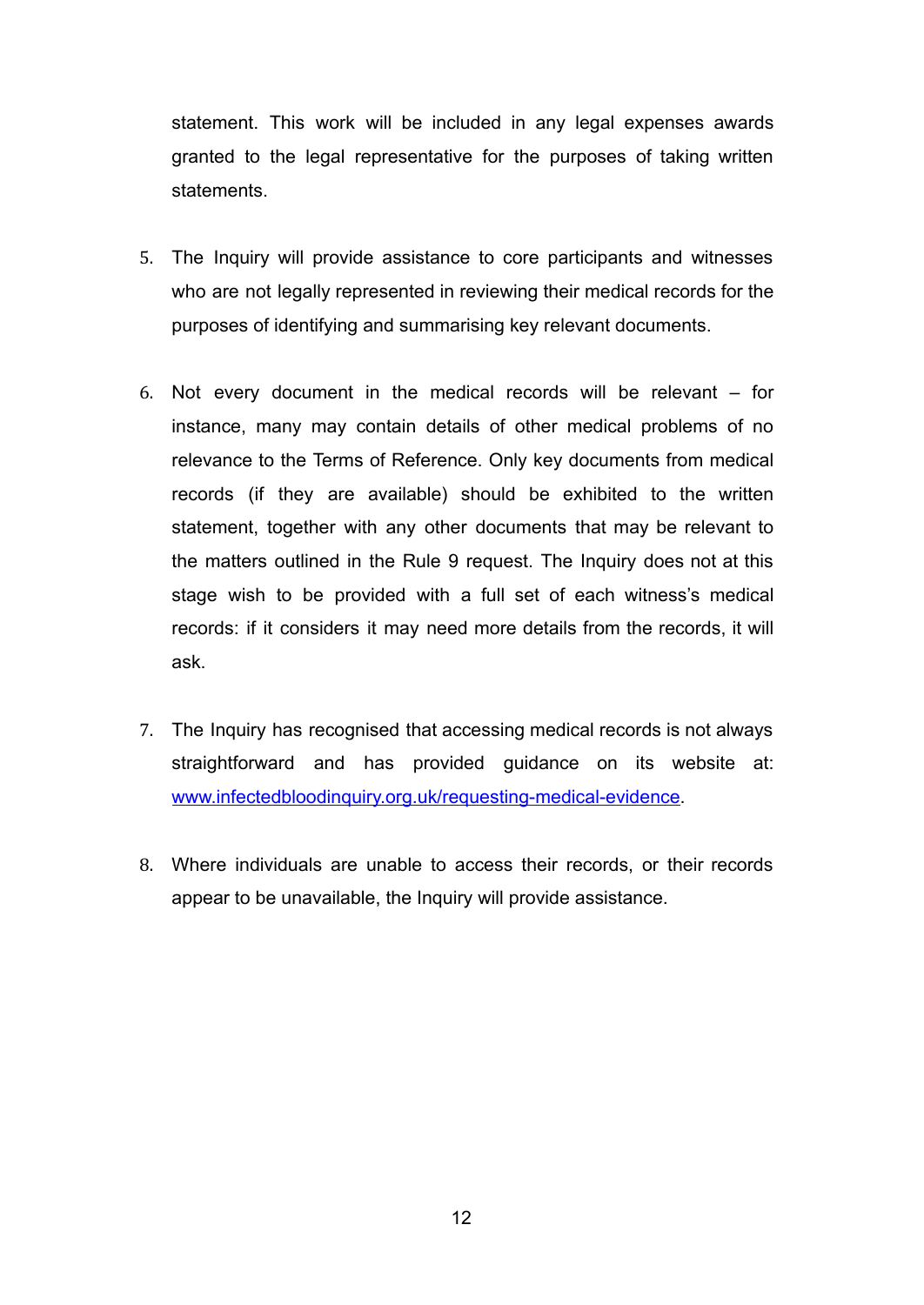## **Annex B: Format of Written Statements**

*If any person has difficulty in meeting the requirements of this annex, for whatever reason, they should contact the Inquiry team who will try to provide assistance and support. Contact details are as follows:*

- *● leave a message to speak to a member of the witness support team on: freephone 0808 169 1377*
- *● by post or in person to: Infected Blood Inquiry, Fleetbank House, 1st Floor, [2-6 Salisbury](https://maps.google.com/?q=2-6+Salisbury++Square,+London,+EC4Y+8AE&entry=gmail&source=g) [Square, London, EC4Y 8AE](https://maps.google.com/?q=2-6+Salisbury++Square,+London,+EC4Y+8AE&entry=gmail&source=g)*
- *● email: witness.support@infectedbloodinquiry.org.uk*

Written statements submitted to the Inquiry, whether initial or final, should be provided electronically where possible, designed to be printed on single-sided A4, and unless an alternative template is provided by the Inquiry in accordance with the template appended to this annex (Arial font, size 12, line spacing of 1.5 and default Word settings for header, footer and margins). They should also comply with the following requirements:

- a. Each page should be numbered sequentially and each paragraph (other than those dealing with the matters set out in paragraphs (b) and (c) below) should be numbered sequentially from the beginning to the end of the written statement.
- b. A written statement should commence by setting out the witness's full name. In the case of a witness who is giving evidence in relation to their current or former occupational capacity, the statement should indicate the name of the employing organisation, and the witness's current or former position or role within that organisation. A witness who is giving evidence in a private capacity need not include their home address in the body of the written statement, provided that address has previously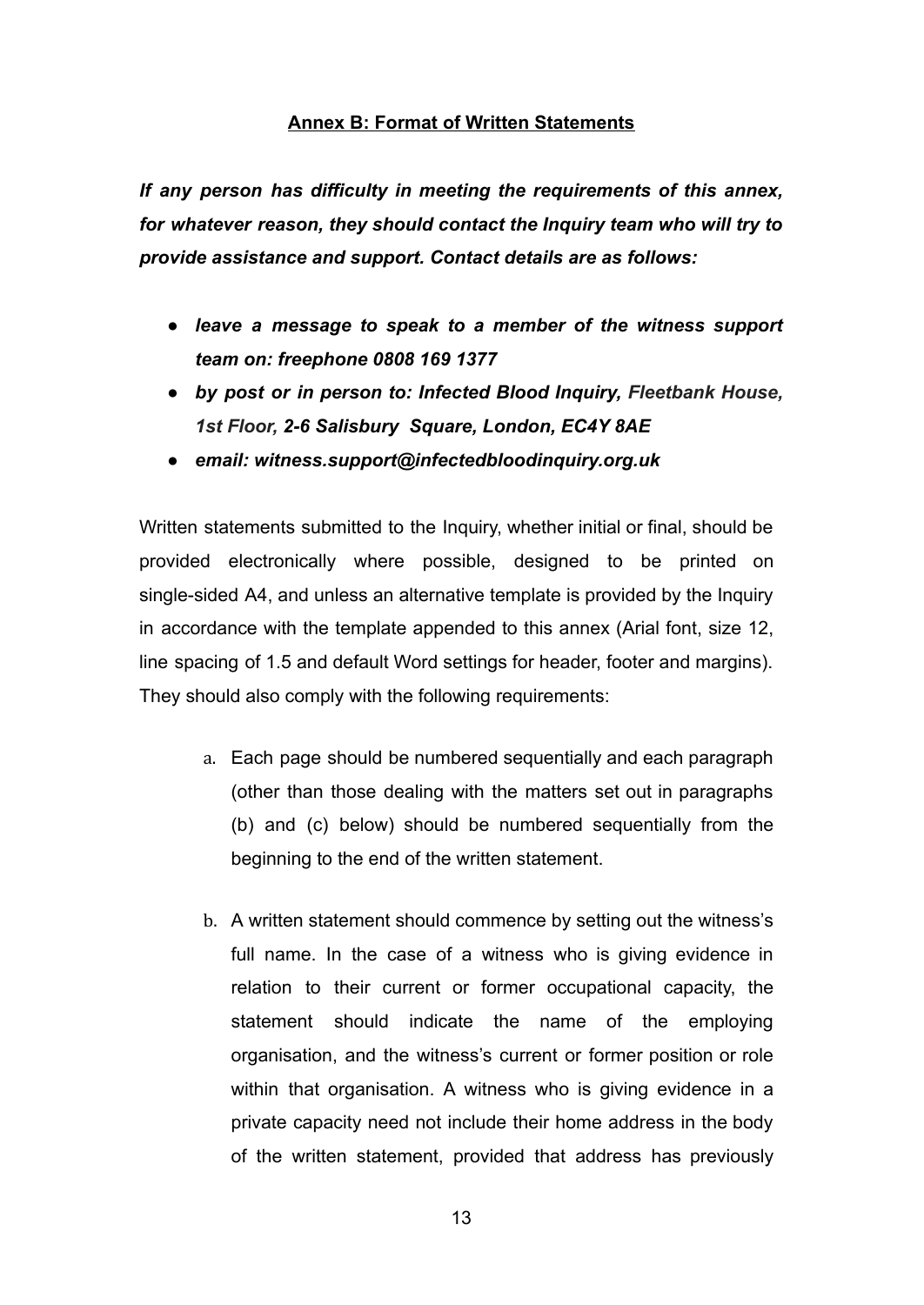been notified in writing to the Inquiry.

- c. The Inquiry will allocate each witness a unique four-digit identifier which will be provided in any Rule 9 request issued by the Inquiry.
- d. The "Statement No:" to be included in the header of each statement should be in the following format "WITNXXXX001", where XXXX is the unique identifier issued by the Inquiry.
- e. Where a witness wishes to refer to a document or material during the course of a written statement (having regard, where necessary, to paragraph 6 of Annex A to this Statement of Approach) the following procedures should be adopted:
	- i. A copy of such document or material must be submitted with the written statement as an exhibit, unless it is known that the document or material is already held on the Inquiry's database in which circumstance the document should be identified in the written statement by its unique reference number ("URN");
	- ii. Where exhibits are submitted alongside a written statement (and are not available on the Inquiry's database), they should be given sequential numbers following the format outlined at (d) above. The first exhibit to the statement should be referred to as "WITNXXXX002", and subsequent exhibits will continue in sequential order;
	- iii. Whenever a document is referred to in a written statement the full title or description of the document should be given on the first occasion reference is made to it (thereafter an abbreviation will be sufficient). This should be followed by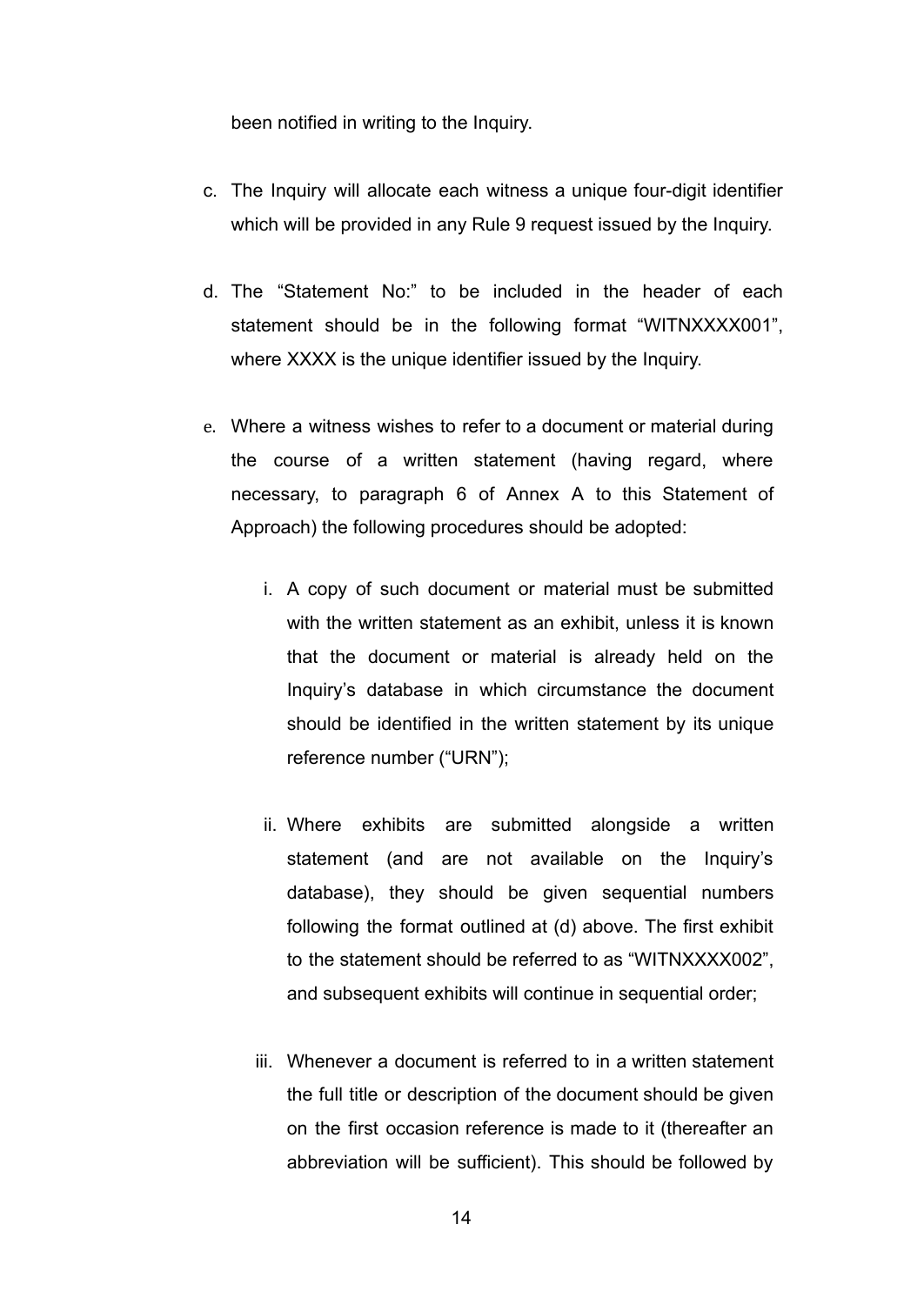square brackets in which the exhibit number, as described at paragraphs (i) or (ii) above, is placed.

- iv. Exhibits should be referenced in the header of the written statement alongside "Exhibits:". The information to be included will depend on the number and nature of the exhibits to the statement; for example:
	- WITNXXXX002
	- ABCD1234567
	- WITNXXXX002 WITNXXXX004
	- WITNXXXX002 WITNXXXX004, ABCD1234567
- f. Where a witness makes a second or further supplementary written statement that fact should be stated at the outset in the heading (e.g. SECOND/THIRD/FOURTH WRITTEN STATEMENT OF…). The numbering of second or further supplementary statements and their exhibits should be sequential, for example, if the URN of the final exhibit to the first statement was WITNXXXX004, then the URN of the second statement will be WITNXXXX005, and the first exhibit to the second statement will be WITNXXXX006, and so on.
- g. The statement should end with confirmation that the facts stated in the written statement are true, the signature of the witness, and the date signed.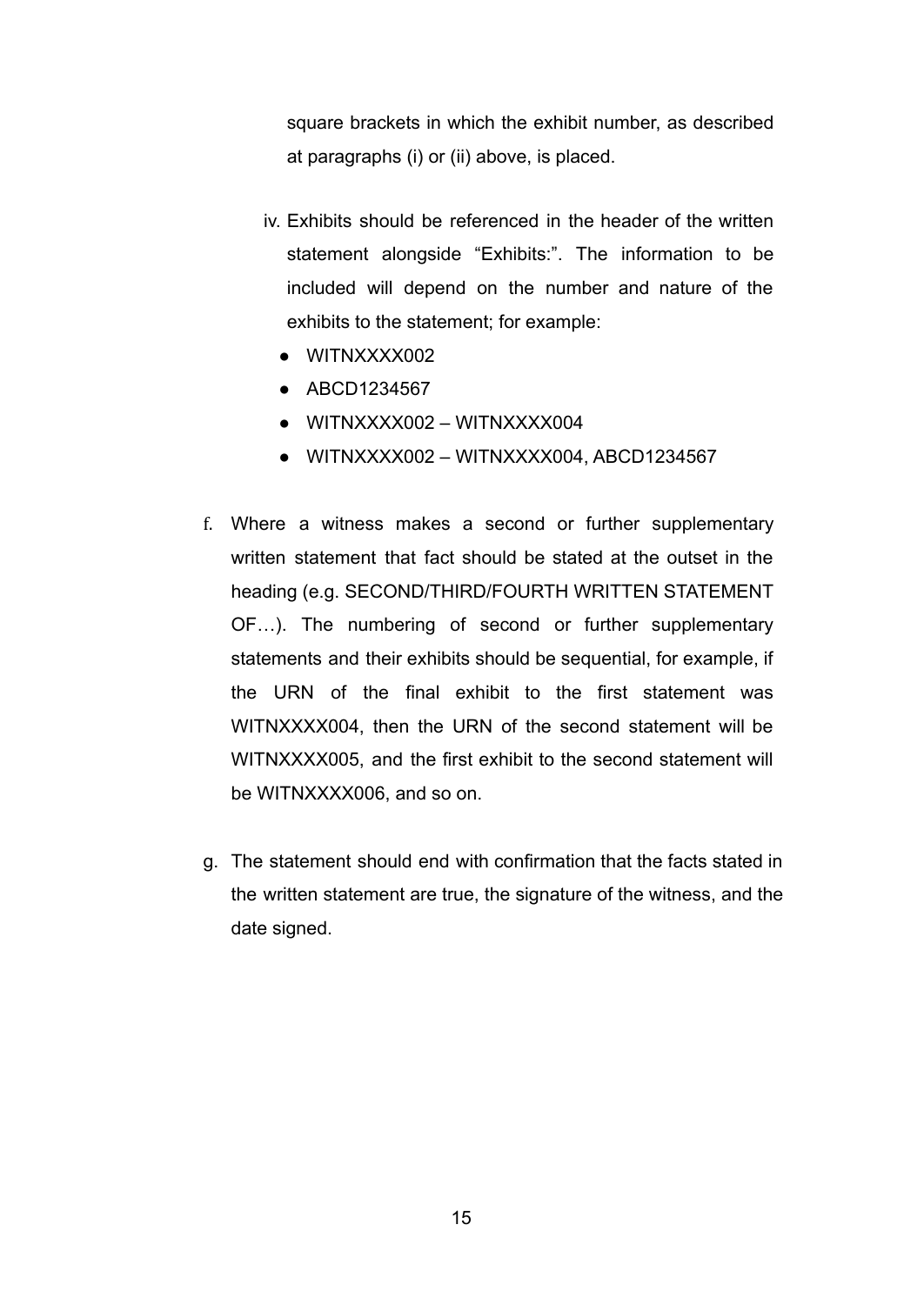# **Template for written statements**

Witness Name: Statement No.: [WITNXXXX001] Exhibits: [WITNXXXX002 - WITNXXXX004] Dated:

# **INFECTED BLOOD INQUIRY**

\_\_\_\_\_\_\_\_\_\_\_\_\_\_\_\_\_\_\_\_\_\_\_\_\_\_\_\_\_\_\_\_\_\_

**[SECOND / THIRD / FOURTH … ] WRITTEN STATEMENT OF [\*\*\*]**

\_\_\_\_\_\_\_\_\_\_\_\_\_\_\_\_\_\_\_\_\_\_\_\_\_\_\_\_\_\_\_\_\_\_

- I, [\*\*\*], will say as follows: -
- 1. …….
- 2. …….
- 3. ……. Etc

# **Statement of Truth**

I believe that the facts stated in this written statement are true.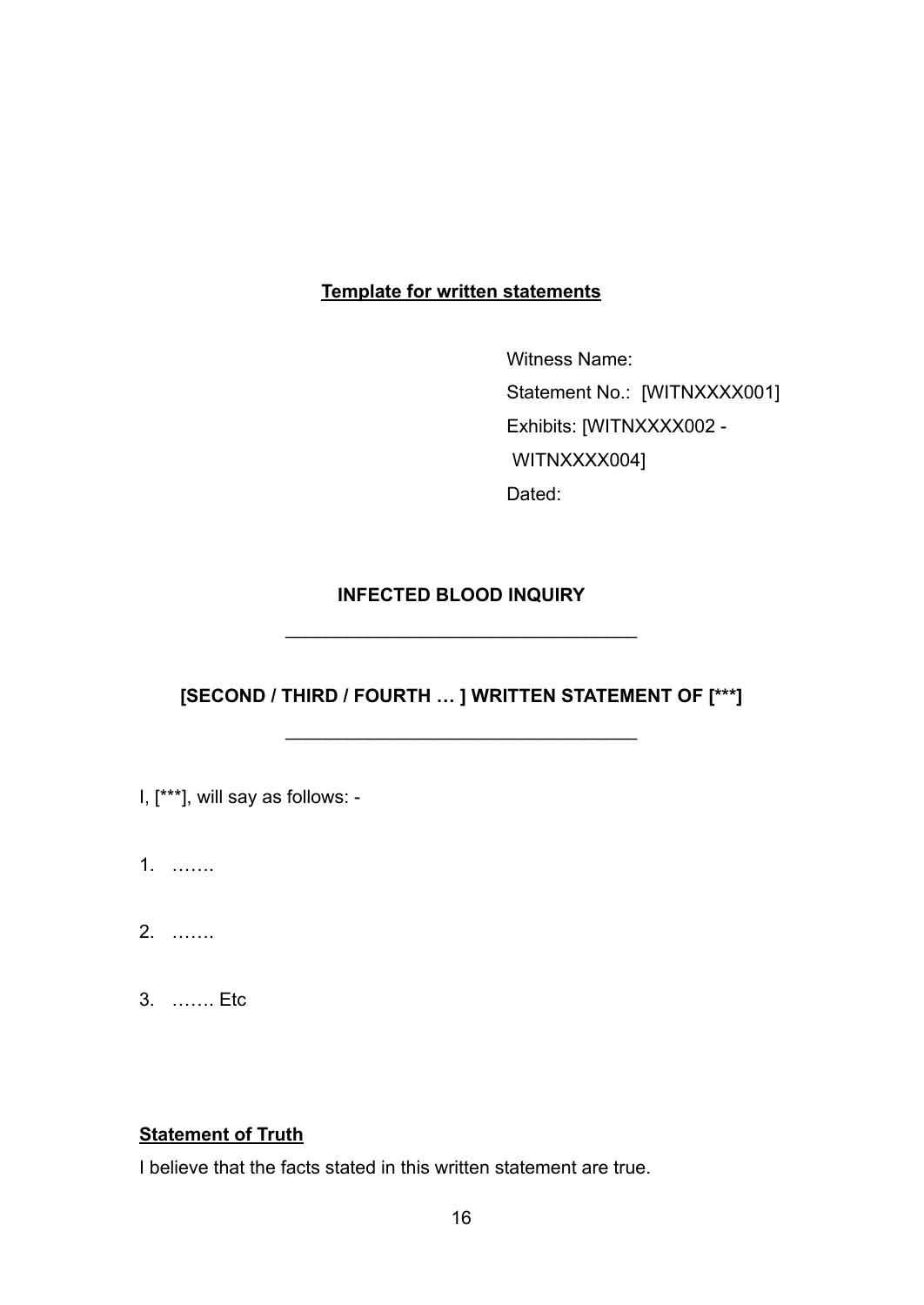$Signed$ 

**Dated** 

# **Annex C: Witness consent to use of statement**

# **Consent to use my statement**

I, [  $\blacksquare$  ] (insert name) confirm that by submitting my signed written statement to the Infected Blood Inquiry, I consent to its use in the following ways:

- publication on the Inquiry website:
- reference and/or inclusion in any interim and/or final report;
- disclosure to core participants and where instructed, their legal representatives via the Inquiry's database or by any other means as directed by the Chair of the Inquiry;
- disclosure to any person or organisation, including any instructed legal representatives, who is the subject of criticism in my written statement, as set out in the Inquiry's Statement of Approach - Anonymity and Redaction.

I also confirm that I have been advised of the option to seek anonymity and that if granted my identity may nevertheless be disclosed to a person or organisation, including any instructed legal representatives, who is the subject of criticism in my written statement in order that they are afforded a fair opportunity to respond to the criticism.

⏮ *Please tick this box if you are seeking anonymity, in which case consent is considered to be provided subject to the determination of any application for anonymity*

Signed……………………………………………………..

Date………………………………………………………..